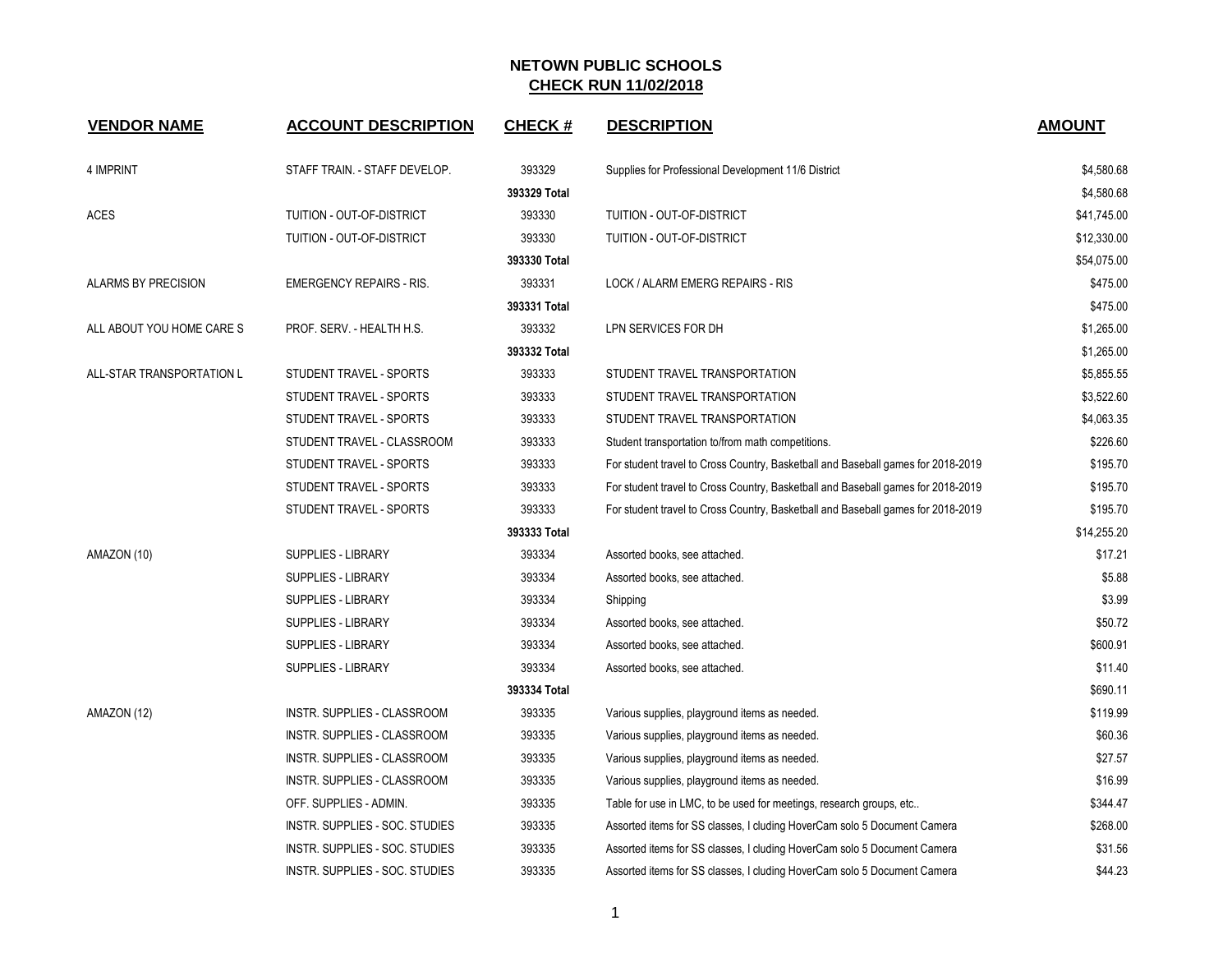| <b>VENDOR NAME</b> | <b>ACCOUNT DESCRIPTION</b>       | <b>CHECK#</b> | <b>DESCRIPTION</b>                                                            | <b>AMOUNT</b> |
|--------------------|----------------------------------|---------------|-------------------------------------------------------------------------------|---------------|
| AMAZON (12)        | INSTR. SUPPLIES - SOC. STUDIES   | 393335        | Ship charge                                                                   | \$5.99        |
|                    | INSTR. SUPPLIES - COMPUTER ED.   | 393335        | Assorted Items for computer Ed. Class, including BBC MicroDots, MERGE goggles | \$347.64      |
|                    |                                  | 393335 Total  |                                                                               | \$1,266.80    |
| AMAZON (17)        | OTHER SUPPLIES - STAFF DEVELOP.  | 393336        | CLASSROOM SUPPLIES (92007)                                                    | \$817.26      |
|                    | OTHER SUPPLIES - STAFF DEVELOP.  | 393336        | CLASSROOM SUPPLIES (92007)                                                    | \$224.04      |
|                    | OTHER SUPPLIES - STAFF DEVELOP.  | 393336        | CLASSROOM SUPPLIES (92007)                                                    | \$37.00       |
|                    | OTHER SUPPLIES - STAFF DEVELOP.  | 393336        | CLASSROOM SUPPLIES (92007)                                                    | \$22.00       |
|                    | OTHER SUPPLIES - STAFF DEVELOP.  | 393336        | CLASSROOM SUPPLIES (92007)                                                    | \$1,023.01    |
|                    | OTHER SUPPLIES - STAFF DEVELOP.  | 393336        | CLASSROOM SUPPLIES (92007)                                                    | \$405.78      |
|                    | OTHER SUPPLIES - STAFF DEVELOP.  | 393336        | CLASSROOM SUPPLIES (92007)                                                    | \$215.04      |
|                    | OTHER SUPPLIES - STAFF DEVELOP.  | 393336        | CLASSROOM SUPPLIES (92007)                                                    | \$219.89      |
|                    | OTHER SUPPLIES - STAFF DEVELOP.  | 393336        | CLASSROOM SUPPLIES (92007)                                                    | \$107.56      |
|                    | OTHER SUPPLIES - STAFF DEVELOP.  | 393336        | CLASSROOM SUPPLIES (92007)                                                    | \$65.70       |
|                    | OTHER SUPPLIES - STAFF DEVELOP.  | 393336        | CLASSROOM SUPPLIES (92007)                                                    | \$44.00       |
|                    | OTHER SUPPLIES - STAFF DEVELOP.  | 393336        | CLASSROOM SUPPLIES (92007)                                                    | \$241.69      |
|                    | OTHER SUPPLIES - STAFF DEVELOP.  | 393336        | CLASSROOM SUPPLIES (92007)                                                    | \$73.12       |
|                    | OTHER SUPPLIES - STAFF DEVELOP.  | 393336        | CLASSROOM SUPPLIES (92007)                                                    | \$45.96       |
|                    | OTHER SUPPLIES - STAFF DEVELOP.  | 393336        | CLASSROOM SUPPLIES (92007)                                                    | \$33.43       |
|                    | OTHER SUPPLIES - STAFF DEVELOP.  | 393336        | CLASSROOM SUPPLIES (92007)                                                    | \$49.48       |
|                    | OTHER SUPPLIES - STAFF DEVELOP.  | 393336        | CLASSROOM SUPPLIES (92007)                                                    | \$396.62      |
|                    | OTHER SUPPLIES - STAFF DEVELOP.  | 393336        | CLASSROOM SUPPLIES (92007)                                                    | \$13.62       |
|                    | OTHER SUPPLIES - STAFF DEVELOP.  | 393336        | CLASSROOM SUPPLIES (92007)                                                    | \$11.96       |
|                    | OTHER SUPPLIES - STAFF DEVELOP.  | 393336        | CLASSROOM SUPPLIES (92007)                                                    | \$676.07      |
|                    | OTHER SUPPLIES - STAFF DEVELOP.  | 393336        | CLASSROOM SUPPLIES (92007)                                                    | \$79.57       |
|                    | OTHER SUPPLIES - STAFF DEVELOP.  | 393336        | CLASSROOM SUPPLIES (92007)                                                    | \$22.86       |
|                    | OTHER SUPPLIES - STAFF DEVELOP.  | 393336        | THINKING IN BETS                                                              | \$25.17       |
|                    | OTHER SUPPLIES - STAFF DEVELOP.  | 393336        | PILOT G2 RETRACTABLE                                                          | \$98.28       |
|                    | OTHER SUPPLIES - STAFF DEVELOP.  | 393336        | SPANISH BOOKS (92185)                                                         | \$47.88       |
|                    | OTHER SUPPLIES - STAFF DEVELOP.  | 393336        | SPANISH BOOKS (92185)                                                         | \$14.87       |
|                    | OTHER SUPPLIES - STAFF DEVELOP.  | 393336        | CLASSROOM SUPPLIES (92007)                                                    | \$31.06       |
|                    | INSTR. SUPPLIES - SP. ED. PREK-8 | 393336        | OPEN PO EDUCATIONAL SUPPLIES                                                  | \$32.90       |
|                    | INSTR. SUPPLIES - SP. ED. PREK-8 | 393336        | OPEN PO EDUCATIONAL SUPPLIES                                                  | \$26.95       |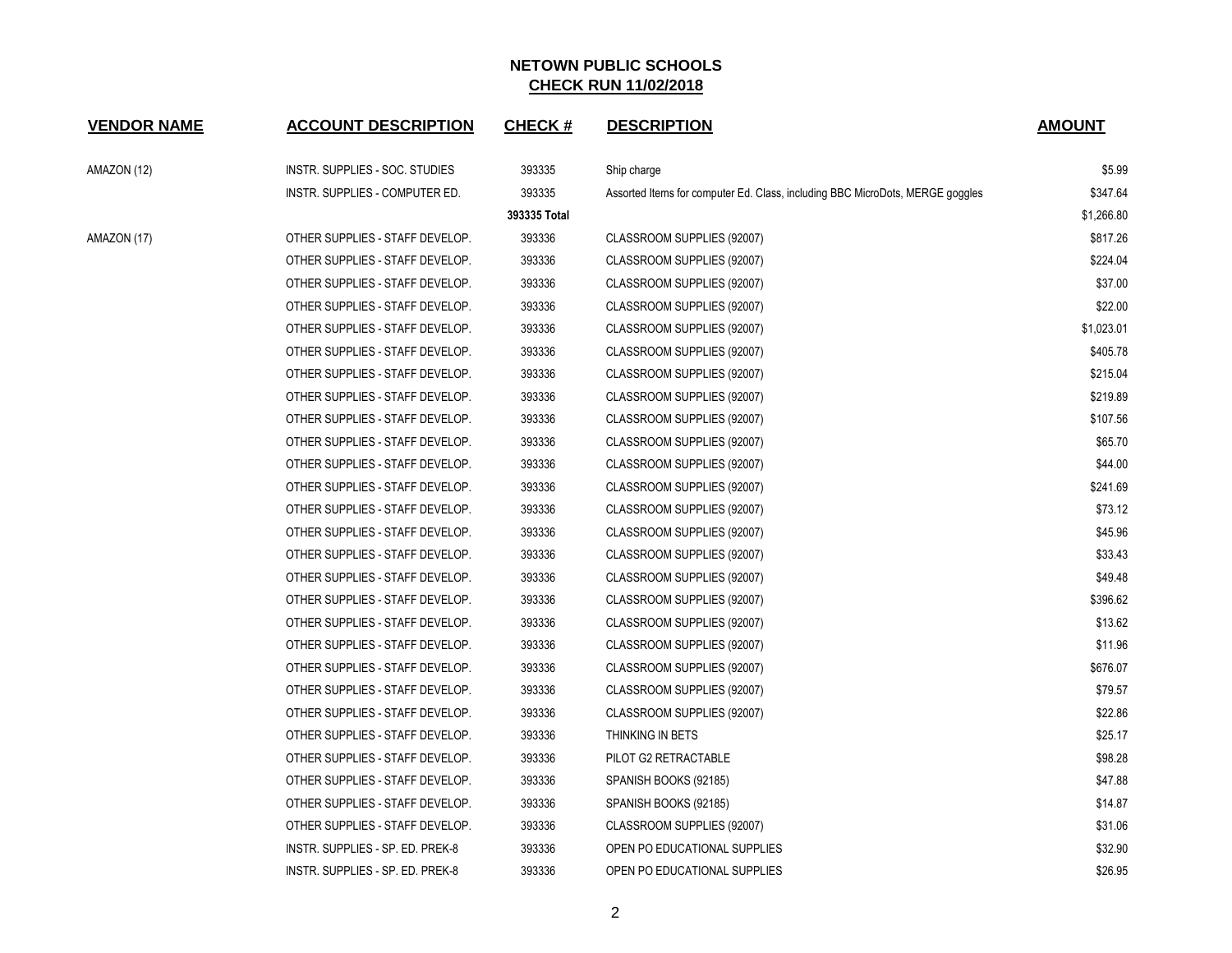| <b>VENDOR NAME</b>          | <b>ACCOUNT DESCRIPTION</b>               | <b>CHECK#</b> | <b>DESCRIPTION</b>                                                                 | <b>AMOUNT</b> |
|-----------------------------|------------------------------------------|---------------|------------------------------------------------------------------------------------|---------------|
| AMAZON (17)                 | INSTR. SUPPLIES - SP. ED. PREK-8         | 393336        | OPEN PO EDUCATIONAL SUPPLIES                                                       | \$35.21       |
|                             | STAFF TRAIN. - CLASSROOM                 | 393336        | See attached-Yardsticks by Chip Wood                                               | \$250.80      |
|                             | STAFF TRAIN. - CLASSROOM                 | 393336        | Scooter by T Larson                                                                | \$25.11       |
|                             | STAFF TRAIN. - CLASSROOM                 | 393336        | shipping                                                                           | \$15.95       |
|                             |                                          | 393336 Total  |                                                                                    | \$5,429.84    |
| AMAZON (9)                  | <b>INSTR. SUPPLIES - GUIDANCE</b>        | 393337        | HP L0S28AN 950 Black Ink Cartridge, 2 Ink Cartridges                               | (\$60.61)     |
|                             | <b>INSTR. SUPPLIES - MUSIC</b>           | 393337        | Gel Pens for Adult Coloring innhom 120 Colors Gel Pen Set for Adult Coloring Books | \$16.99       |
|                             | INSTR. SUPPLIES - WORLD LANG.            | 393337        | WL Department/French Week Celebration supplies: Desk calendar, magnets             | \$104.99      |
|                             | INSTR. SUPPLIES - WORLD LANG.            | 393337        | WL Department/French Week Celebration supplies: Desk calendar, magnets             | \$34.07       |
|                             | INSTR. SUPPLIES - WORLD LANG.            | 393337        | WL Department/French Week Celebration supplies: Desk calendar, magnets             | \$17.04       |
|                             | INSTR. SUPPLIES - WORLD LANG.            | 393337        | WL Department/French Week Celebration supplies: Desk calendar, magnets             | \$14.32       |
|                             | INSTR. SUPPLIES - WORLD LANG.            | 393337        | WL Department/French Week Celebration supplies: Desk calendar, magnets             | \$13.99       |
|                             | INSTR. SUPPLIES - WORLD LANG.            | 393337        | Shipping for the stickers.                                                         | \$0.89        |
|                             | INSTR. SUPPLIES - WORLD LANG.            | 393337        | WL Department/French Week Celebration supplies: Desk calendar, magnets             | \$210.62      |
|                             | <b>INSTR. SUPPLIES - WORLD LANG.</b>     | 393337        | Shipping for the stickers.                                                         | \$0.82        |
|                             | INSTR. SUPPLIES - WORLD LANG.            | 393337        | WL Department/French Week Celebration supplies: Desk calendar, magnets             | \$15.89       |
|                             | INSTR. SUPPLIES - WORLD LANG.            | 393337        | Shipping for the stickers.                                                         | \$3.64        |
|                             | INSTR. SUPPLIES - SCIENCE                | 393337        | HDMI CABLES FOR NEWER PROJECTORS -DEJULIO(3)                                       | \$33.70       |
|                             | INSTR. SUPPLIES - CLASSROOM              | 393337        | 2XL L100 Antibacterial Gym Wipes, 6 x 8, Fresh Scent, 700 Wipes per Bucket         | \$102.76      |
|                             |                                          | 393337 Total  |                                                                                    | \$509.11      |
| ANTHEM BLUE CROSS AN        | P/R - VOLUNTARY VISION INS.              | 393338        | ANTHEM NOV 2018                                                                    | \$1,237.86    |
|                             |                                          | 393338 Total  |                                                                                    | \$1,237.86    |
| <b>ANTHEM LIFE</b>          | P/R - VOLUNTARY LIFE INS.                | 393339        | LIFE NOV 2018                                                                      | \$1,887.05    |
|                             | P/R - VOLUNTARY LTD INS.                 | 393339        | <b>LTD NOV 2018</b>                                                                | \$3,722.78    |
|                             |                                          | 393339 Total  |                                                                                    | \$5,609.83    |
| ARDINO, ERIN                | OFF. SUPPLIES - ADMIN.                   | 393340        | <b>Principals Budget Meeting Supplies</b>                                          | \$57.55       |
|                             |                                          | 393340 Total  |                                                                                    | \$57.55       |
| <b>ARTISTIC DESIGNS LLC</b> | B. & G. IMPROVE - M.S.                   | 393341        | SIDEWALK AND CURB REPAIRS - NMS                                                    | \$25,000.00   |
|                             | B. & G. IMPROVE - H.S.                   | 393341        | INSTALL STADIUM RAILS / REFACE WALL - NHS                                          | \$27,000.00   |
|                             | <b>B&amp;G CONTRACTED SERV.</b>          | 393341        | PLAYGROUND MULCH SUPPLY AND INSTALL - ALL SCHOOLS                                  | \$25,000.00   |
| ARTISTIC DESIGNS LLC        | <b>REPAIR &amp; MAINTENANCE SERVICES</b> | 393341        | SIDEWALK & HANDICAP IMPROVEMENTS HAW                                               | \$10,000.00   |
|                             |                                          | 393341 Total  |                                                                                    | \$87,000.00   |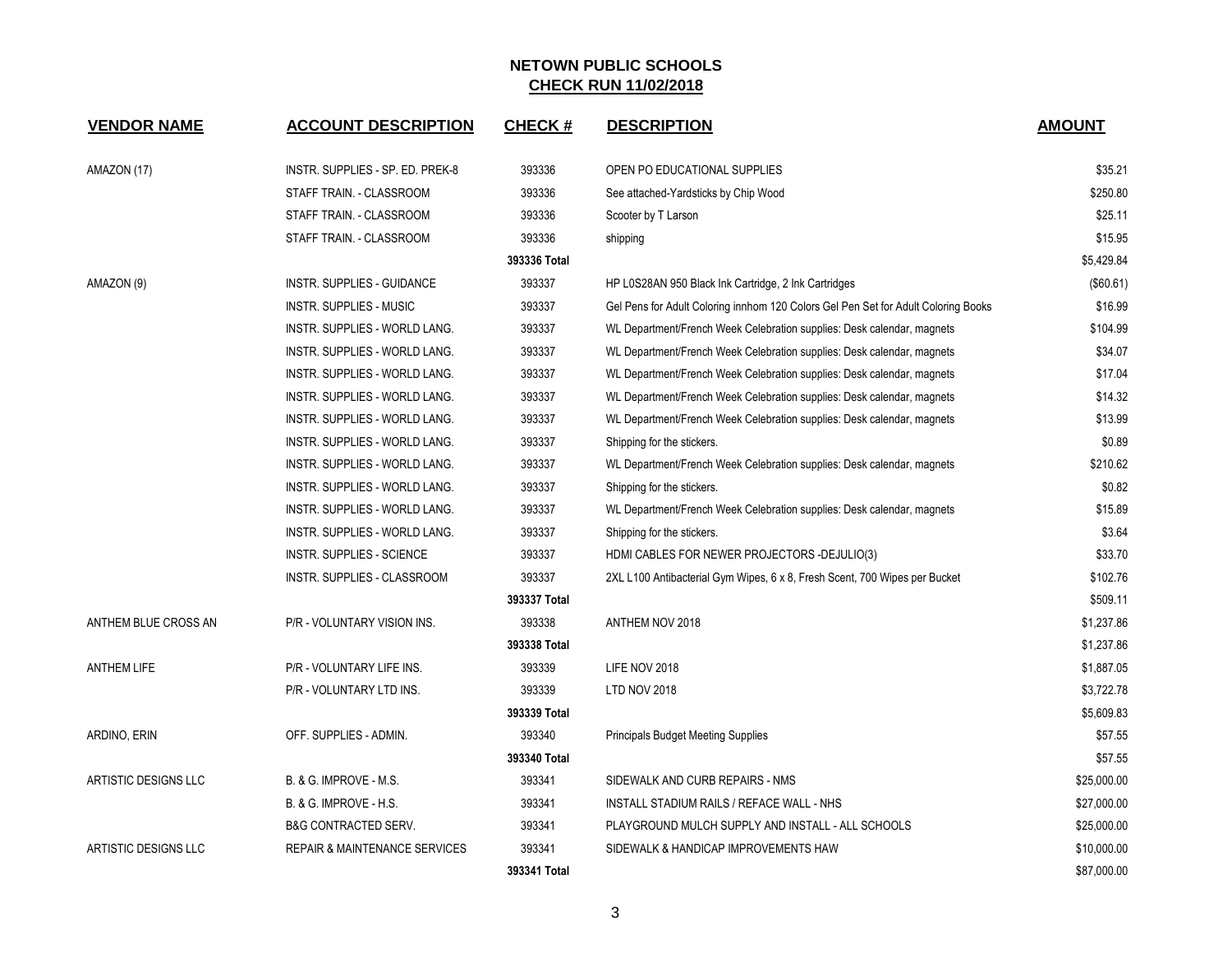| <b>VENDOR NAME</b>               | <b>ACCOUNT DESCRIPTION</b>          | <b>CHECK#</b> | <b>DESCRIPTION</b>                    | <b>AMOUNT</b> |
|----------------------------------|-------------------------------------|---------------|---------------------------------------|---------------|
| AUTO HOME COMMERCIAL             | <b>EMERGENCY REPAIRS - H.S.</b>     | 393342        | PA SYSTEM / CLOCK REPAIRS - NHS       | \$1,675.18    |
|                                  |                                     | 393342 Total  |                                       | \$1,675.18    |
| AYOUB, CHRISTINA                 | STAFF TRAIN. - PUPIL SERV.          | 393343        | <b>CTAB CONF</b>                      | \$145.00      |
|                                  |                                     | 393343 Total  |                                       | \$145.00      |
| <b>BAGEL DELIGHT</b>             | OTHER SUPPLIES - STAFF DEVELOP.     | 393344        | <b>Evaluator Training</b>             | \$179.95      |
|                                  | OTHER SUPPLIES - STAFF DEVELOP.     | 393344        | <b>Evaluator Training</b>             | \$179.95      |
|                                  | OTHER SUPPLIES - STAFF DEVELOP.     | 393344        | <b>Evaluator Training</b>             | \$79.95       |
|                                  | OTHER SUPPLIES - STAFF DEVELOP.     | 393344        | <b>Evaluator Training</b>             | \$179.95      |
|                                  | OTHER SUPPLIES - STAFF DEVELOP.     | 393344        | <b>Evaluator Training</b>             | \$179.95      |
|                                  |                                     | 393344 Total  |                                       | \$799.75      |
| <b>BEE PUBLISHING C</b>          | OFF. SUPPLIES - SUPER.              | 393345        | SUBSCRIPTION BOE #5804                | \$45.00       |
|                                  |                                     | 393345 Total  |                                       | \$45.00       |
| <b>BROCKETT, EUGENIA</b>         | STAFF TRAVEL - PUPIL SERV.          | 393346        | TRAVEL 09/25-10/25/18                 | \$55.43       |
|                                  |                                     | 393346 Total  |                                       | \$55.43       |
| CAMPANALE, LEONARD               | <b>B&amp;G SUPPLIES - CUSTODIAL</b> | 393347        | SHOES (90831)                         | \$116.99      |
|                                  |                                     | 393347 Total  |                                       | \$116.99      |
| CAROLINA BIOLOGICAL              | OTHER SUPPLIES - STAFF DEVELOP.     | 393348        | CLASSROOM SUPPLIES (92007)            | \$490.31      |
|                                  |                                     | 393348 Total  |                                       | \$490.31      |
| CENGAGE LEARNING INC.            | OTHER SUPPLIES - STAFF DEVELOP.     | 393349        | CLASSROOM SUPPLIES (92007)            | \$1,267.20    |
|                                  |                                     | 393349 Total  |                                       | \$1,267.20    |
| CONNEC-TO-TALK                   | PROF. SERV. - PSYCH/MED. EVAL.      | 393350        | <b>BT SERVICES</b>                    | \$1,120.00    |
|                                  |                                     | 393350 Total  |                                       | \$1,120.00    |
| CONNECTICUT SCIENCE CENTE        | STAFF TRAIN. - STAFF DEVELOP.       | 393351        | NGSS Assessment Workshop 2            | \$800.00      |
|                                  |                                     | 393351 Total  |                                       | \$800.00      |
| <b>CREATIVE FINANCIAL STAFFI</b> | <b>EXTRA WORK - DISTRICT</b>        | 393352        | STAFFING SERV FOR PAYROLL POSITION    | \$526.59      |
|                                  |                                     | 393352 Total  |                                       | \$526.59      |
| <b>CREC</b>                      | REPAIRS - SP/HEAR.                  | 393353        | <b>TECH CONSULT</b>                   | \$1,400.00    |
|                                  |                                     | 393353 Total  |                                       | \$1,400.00    |
| DALENE HARDWOOD FLOORING         | <b>B&amp;G CONTRACTED SERV.</b>     | 393354        | GYM FLOOR REFINISH (MG, NMS A/B, NHS) | \$1,410.00    |
|                                  | <b>B&amp;G CONTRACTED SERV.</b>     | 393354        | GYM FLOOR REFINISH (MG, NMS A/B, NHS) | \$6,720.00    |
|                                  | <b>B&amp;G CONTRACTED SERV.</b>     | 393354        | GYM FLOOR REFINISH (MG, NMS A/B, NHS) | \$3,485.00    |
|                                  | <b>B&amp;G CONTRACTED SERV.</b>     | 393354        | GYM FLOOR REFINISH (MG, NMS A/B, NHS) | \$2,555.00    |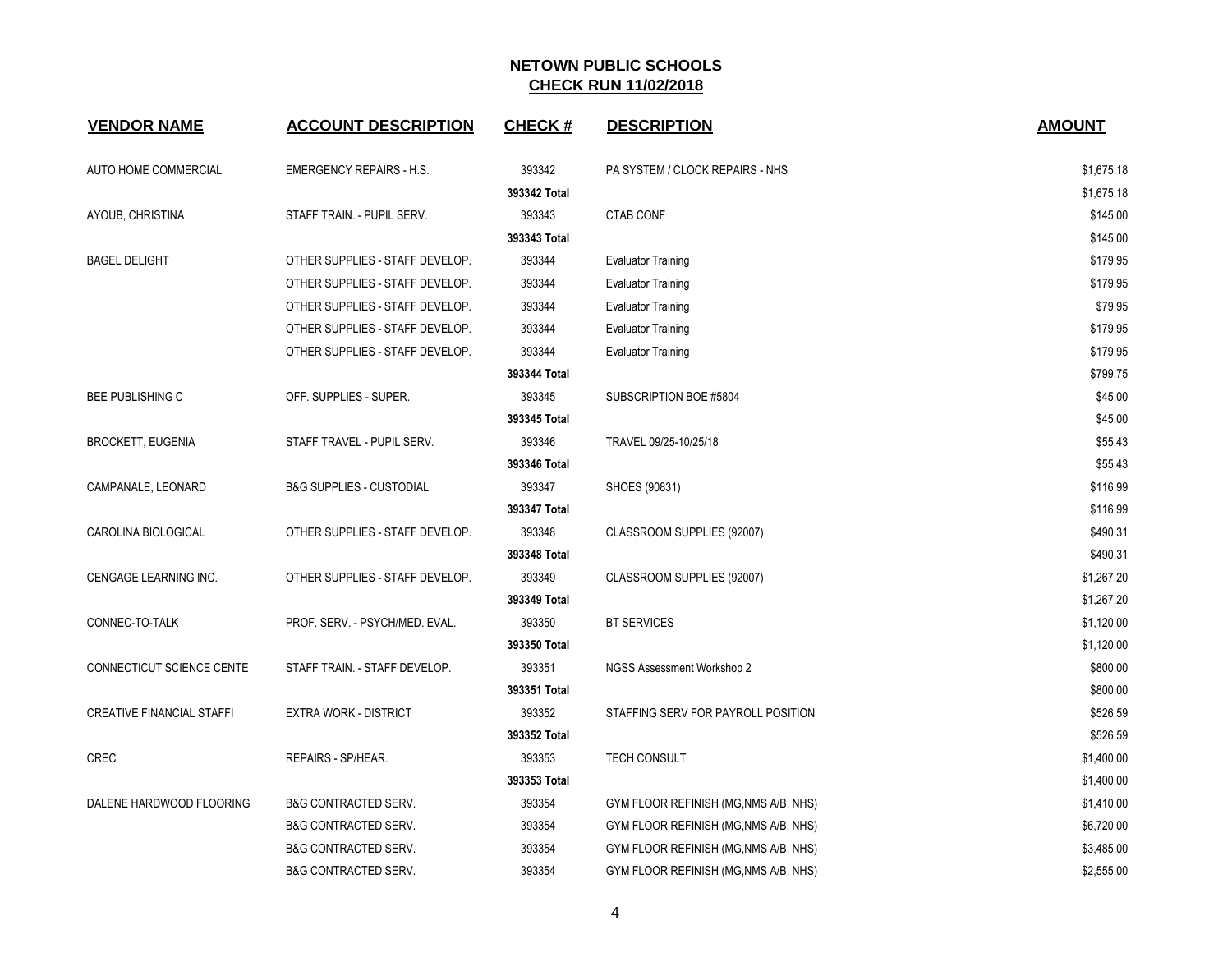| <b>VENDOR NAME</b>                 | <b>ACCOUNT DESCRIPTION</b>        | <b>CHECK#</b> | <b>DESCRIPTION</b>                                                | <b>AMOUNT</b> |
|------------------------------------|-----------------------------------|---------------|-------------------------------------------------------------------|---------------|
| DALENE HARDWOOD FLOORING           | <b>B&amp;G CONTRACTED SERV.</b>   | 393354        | GYM FLOOR REFINISH (MG, NMS A/B, NHS)                             | \$2,205.00    |
|                                    | B. & G. REPAIRS - M.S.            | 393354        | REPLACE ROTTEN FLOORING / BASEBOARD - NMS                         | \$1,913.00    |
|                                    |                                   | 393354 Total  |                                                                   | \$18,288.00   |
| DAYTON, COLLEEN & BRIAN            | CHG FOR SVS - TUITION             | 393355        | <b>TUITION REIMBURSED</b>                                         | \$116.88      |
|                                    |                                   | 393355 Total  |                                                                   | \$116.88      |
| <b>EAGLE FENCE &amp; GUARDRAIL</b> | B. & G. IMPROVE - H.S.            | 393356        | STADIUM FENCING INSTALL - NHS                                     | \$1,950.00    |
|                                    | <b>B. &amp; G. IMPROVE - H.S.</b> | 393356        | STADIUM FENCING INSTALL - NHS                                     | \$3,900.00    |
|                                    |                                   | 393356 Total  |                                                                   | \$5,850.00    |
| <b>EAST HAVEN HIGH SCHOOL</b>      | <b>INSTR. SUPPLIES - SCIENCE</b>  | 393357        | <b>MOTION PROBES</b>                                              | \$119.00      |
|                                    | INSTR. SUPPLIES - SCIENCE         | 393357        | <b>FORCE PROBES</b>                                               | \$168.00      |
|                                    | <b>INSTR. SUPPLIES - SCIENCE</b>  | 393357        | PHOTOGATE PROBES                                                  | \$98.00       |
|                                    |                                   | 393357 Total  |                                                                   | \$385.00      |
| EAST RIVER ENERGY INC.             | FUEL OIL - GEN.                   | 393358        | OIL 142.9 GAL MAINT                                               | \$293.69      |
|                                    |                                   | 393358 Total  |                                                                   | \$293.69      |
| <b>EASTERN WATER SOLUTIONS</b>     | <b>B&amp;G CONTRACTED SERV.</b>   | 393359        | CERTIFIED WATER OPERATOR AGREEMENT - 2018-2019                    | \$2,558.00    |
|                                    |                                   | 393359 Total  |                                                                   | \$2,558.00    |
| ELITE ROOFING & RESTORATION        | <b>EMERGENCY REPAIRS - HOM.</b>   | 393360        | ROOF REPAIRS - HOM                                                | \$3,016.00    |
|                                    | <b>EMERGENCY REPAIRS - H.S.</b>   | 393360        | ROOF REPAIRS - NHS                                                | \$1,102.00    |
|                                    |                                   | 393360 Total  |                                                                   | \$4,118.00    |
| ENCHANTED LEARNING, LLC            | CONTRACTED SERV. - LIBRARY        | 393361        | One year subscription to enchanted learning website. No shipping. | \$125.00      |
|                                    |                                   | 393361 Total  |                                                                   | \$125.00      |
| FEINSTERN, LAURA                   | <b>TEXTBOOKS - CLASSROOM</b>      | 393362        | 4 Book Samples for One School One Read - no shipping              | \$29.01       |
|                                    |                                   | 393362 Total  |                                                                   | \$29.01       |
| FERRIER, JASON M.                  | STAFF TRAVEL - CLASSROOM          | 393363        | TRAVEL CT SS CONF & EDADVANCE                                     | \$145.96      |
|                                    |                                   | 393363 Total  |                                                                   | \$145.96      |
| <b>FISHER SCIENTIFIC</b>           | <b>INSTR. SUPPLIES - SCIENCE</b>  | 393364        | SEE ATTACHED LIST-                                                | \$146.06      |
|                                    | <b>INSTR. SUPPLIES - SCIENCE</b>  | 393364        | SEE ATTACHED LIST-                                                | \$2,042.73    |
|                                    | <b>INSTR. SUPPLIES - SCIENCE</b>  | 393364        | SEE ATTACHED LIST-                                                | \$57.78       |
|                                    | <b>INSTR. SUPPLIES - SCIENCE</b>  | 393364        | SEE ATTACHED LIST-                                                | \$26.60       |
|                                    | <b>INSTR. SUPPLIES - SCIENCE</b>  | 393364        | 11208810~~ 200ul barrier tip 960/pk                               | \$119.42      |
|                                    |                                   | 393364 Total  |                                                                   | \$2,392.59    |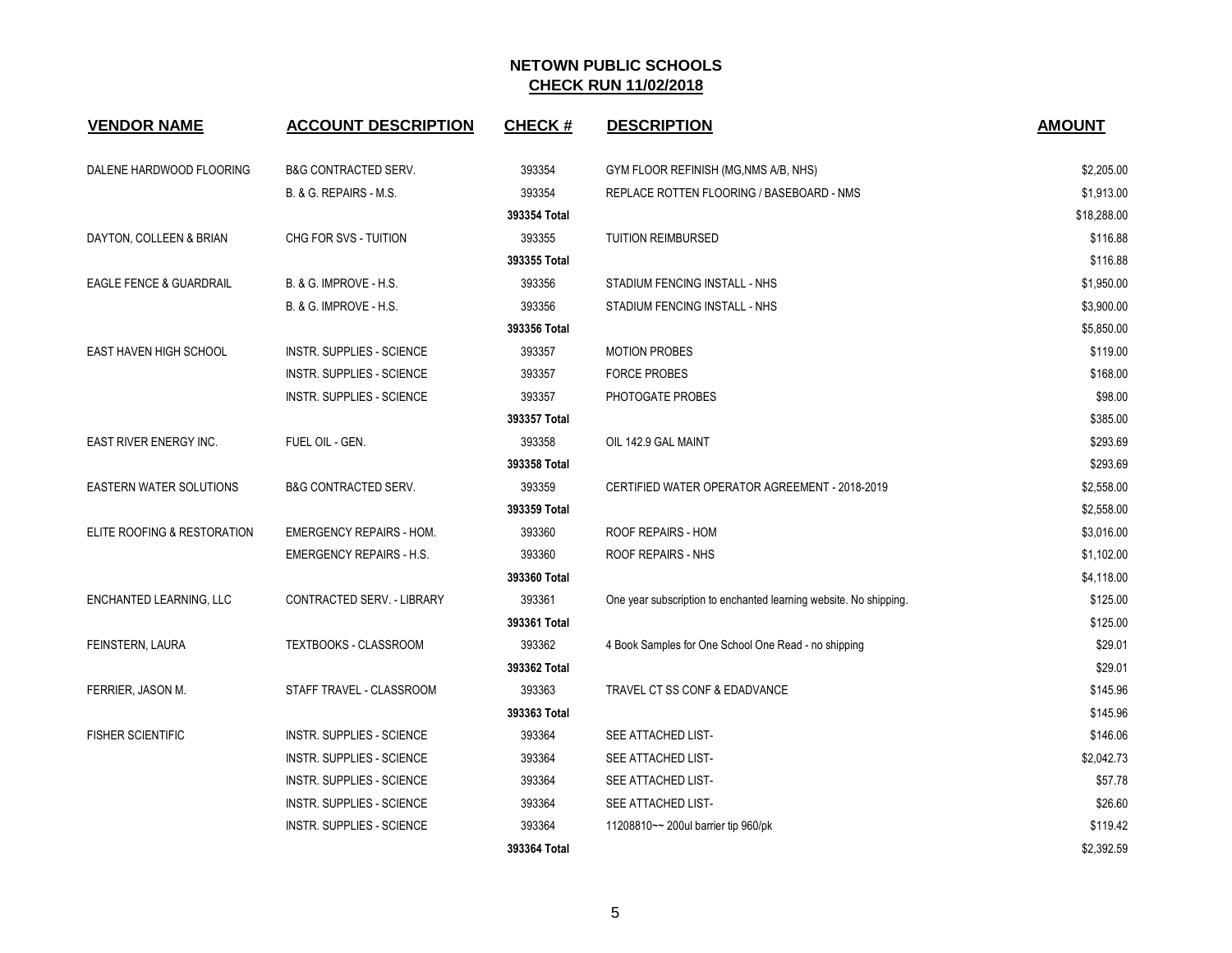| <b>VENDOR NAME</b>           | <b>ACCOUNT DESCRIPTION</b>       | <b>CHECK#</b> | <b>DESCRIPTION</b>                                                          | <b>AMOUNT</b> |
|------------------------------|----------------------------------|---------------|-----------------------------------------------------------------------------|---------------|
| FLINN SCIENTIFIC INC.        | INSTR. SUPPLIES - SCIENCE        | 393365        | Ap5447 Student Molecular Model Set for NGSS classes                         | \$240.00      |
|                              | <b>INSTR. SUPPLIES - SCIENCE</b> | 393365        | shipping                                                                    | \$30.00       |
|                              |                                  | 393365 Total  |                                                                             | \$270.00      |
| FOLLETT SCHOOL SOLUTIONS     | <b>INSTR. SUPPLIES - READING</b> | 393366        | For purchase of books from the school book fair.                            | \$103.85      |
|                              |                                  | 393366 Total  |                                                                             | \$103.85      |
| <b>FREY SCIENTIFIC</b>       | <b>INSTR. SUPPLIES - SCIENCE</b> | 393367        | Lab Aids Peppered Moth Evolution Kit, Item 586092                           | \$54.39       |
|                              |                                  | 393367 Total  |                                                                             | \$54.39       |
| <b>GRAINGER</b>              | INSTR. SUPPLIES - TECH ED.       | 393368        | AUTO PARTS AND SUPPLIES                                                     | \$28.17       |
|                              |                                  | 393368 Total  |                                                                             | \$28.17       |
| GUEST COMMUNICATIONS CORP    | <b>SECURITY SUPPLIES</b>         | 393369        | Revised SIP Information Cards (25) for Admin Version of Administrator ERM.  | \$222.50      |
|                              | <b>SECURITY SUPPLIES</b>         | 393369        | Shipping charges for 25 revised SIP Information Cards.                      | \$13.34       |
|                              |                                  | 393369 Total  |                                                                             | \$235.84      |
| HABER, SAMUEL                | INSTR. SUPPLIES - CLASSROOM      | 393370        | <b>CLASSROOM SUPPLIES</b>                                                   | \$100.00      |
|                              |                                  | 393370 Total  |                                                                             | \$100.00      |
| <b>HEINEMANN</b>             | TEXTBOOKS - CLASSROOM            | 393371        | A Teacher s Guide to Writing Conferences 978-0-325-09918-7                  | \$195.04      |
|                              | TEXTBOOKS - CLASSROOM            | 393371        | S&H 10% of total order                                                      | \$19.50       |
|                              |                                  | 393371 Total  |                                                                             | \$214.54      |
| HUGH'S MECHANICAL EQUIPMENT  | PROF. SERV. - B. & G.            | 393372        | UNDERGROUND TANK INSPECTIONS                                                | \$1,350.00    |
|                              |                                  | 393372 Total  |                                                                             | \$1,350.00    |
| J.C. MUSIC, LLC              | <b>REPAIRS - MUSIC</b>           | 393373        | For instrument repairs                                                      | \$7.10        |
|                              | REPAIRS - MUSIC                  | 393373        | For instrument repairs                                                      | \$170.00      |
|                              | <b>REPAIRS - MUSIC</b>           | 393373        | For instrument repairs                                                      | \$154.00      |
|                              |                                  | 393373 Total  |                                                                             | \$331.10      |
| <b>JOLLY FARMER PRODUCTS</b> | CONTRACTED SERV. - C.W.E.        | 393374        | <b>FLOWER TRAYS</b>                                                         | \$315.71      |
|                              |                                  | 393374 Total  |                                                                             | \$315.71      |
| <b>JSTOR</b>                 | CONTRACTED SERV. - LIBRARY       | 393375        | JSTOR database subscription renewal for 2018-2019 school year. No shipping. | \$1,125.00    |
|                              |                                  | 393375 Total  |                                                                             | \$1,125.00    |
| KINSLEY POWER SYSTEMS        | <b>EMERGENCY REPAIRS - RIS.</b>  | 393376        | REPLACE TEMP BLOCK HEATER - RIS                                             | \$979.86      |
|                              |                                  | 393376 Total  |                                                                             | \$979.86      |
| MASON W.B. INC.              | <b>INSTR. SUPPLIES - SCIENCE</b> | 393377        | MARKERS, COLORED PENCILS, CALENDAR, PENS, TACKS                             | \$42.61       |
|                              | <b>INSTR. SUPPLIES - SCIENCE</b> | 393377        | MARKERS, COLORED PENCILS, CALENDAR, PENS, TACKS                             | \$4.92        |
|                              | INSTR. SUPPLIES - SCIENCE        | 393377        | MARKERS, COLORED PENCILS, CALENDAR, PENS, TACKS                             | \$114.78      |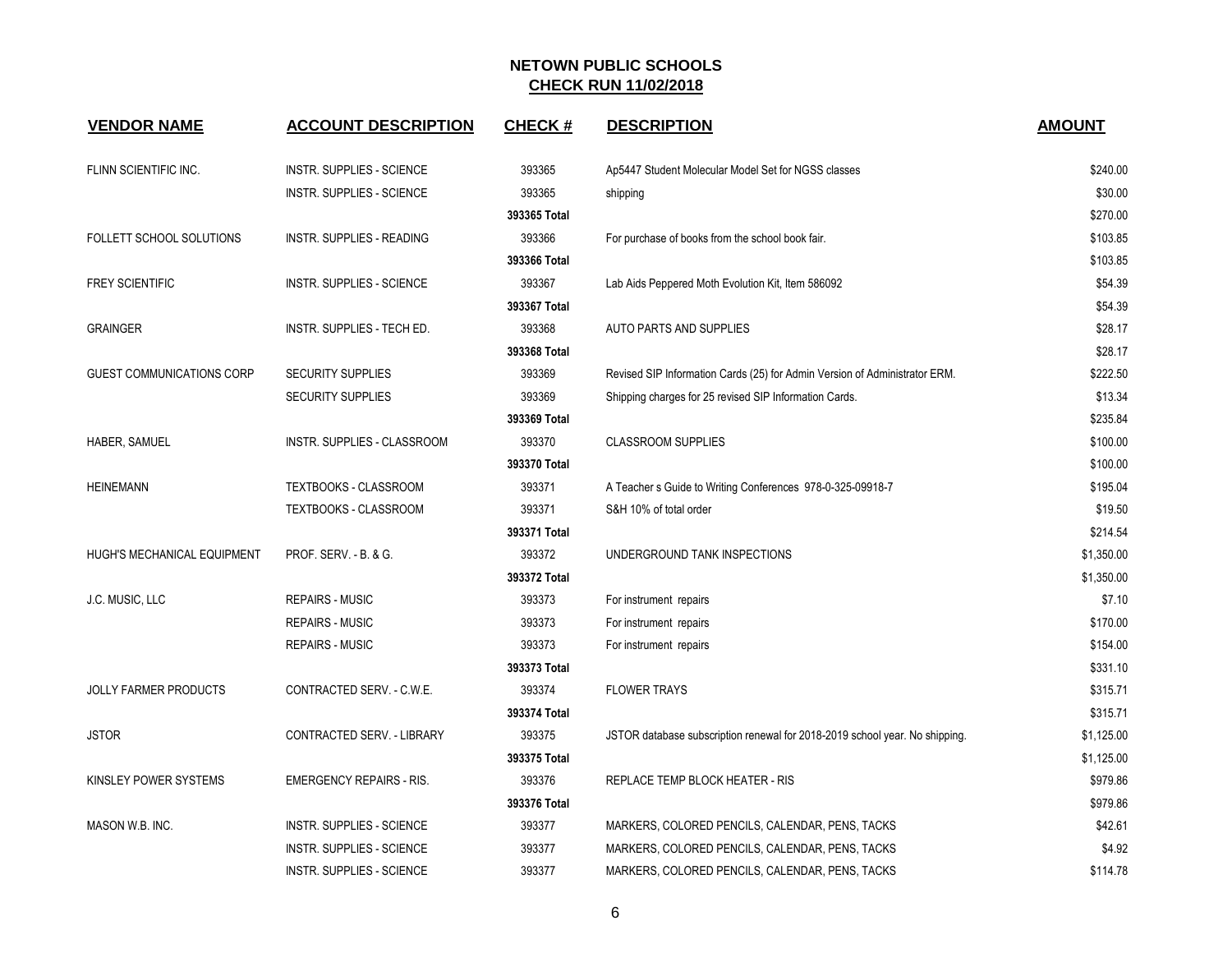| <b>VENDOR NAME</b>          | <b>ACCOUNT DESCRIPTION</b>       | <b>CHECK#</b> | <b>DESCRIPTION</b>                                                         | <b>AMOUNT</b> |
|-----------------------------|----------------------------------|---------------|----------------------------------------------------------------------------|---------------|
| MASON W.B. INC.             | <b>INSTR. SUPPLIES - SCIENCE</b> | 393377        | MARKERS, COLORED PENCILS, CALENDAR, PENS, TACKS                            | \$26.70       |
|                             | <b>INSTR. SUPPLIES - SCIENCE</b> | 393377        | MARKERS, COLORED PENCILS, CALENDAR, PENS, TACKS                            | (\$26.70)     |
|                             | <b>INSTR. SUPPLIES - SCIENCE</b> | 393377        | MARKERS, COLORED PENCILS, CALENDAR, PENS, TACKS                            | (\$26.70)     |
|                             | INSTR. SUPPLIES - SCIENCE        | 393377        | MARKERS, COLORED PENCILS, CALENDAR, PENS, TACKS                            | \$35.70       |
|                             | OFF. SUPPLIES - BUS. SERV.       | 393377        | COFFEE 20081/19                                                            | \$34.47       |
|                             | OFF. SUPPLIES - BUS. SERV.       | 393377        | <b>SUPPLIES 2018/19</b>                                                    | \$37.90       |
|                             | <b>INSTR. SUPPLIES - SCIENCE</b> | 393377        | CLASSROOM MARKERS. SCISSORS, BATTERIES, ERASERS, WHITE OUT, CLIPS          | \$35.70       |
|                             | INSTR. SUPPLIES - T.A.P./FLEX    | 393377        | <b>PLASTER OF PARIS</b>                                                    | \$17.56       |
|                             | INSTR. SUPPLIES - CLASSROOM      | 393377        | Binders, sheet protectors & name tags- no shipping                         | \$55.87       |
|                             | INSTR. SUPPLIES - CLASSROOM      | 393377        | Binders, sheet protectors & name tags- no shipping                         | \$59.80       |
|                             | INSTR. SUPPLIES - CLASSROOM      | 393377        | Binders, sheet protectors & name tags- no shipping                         | \$34.95       |
|                             | <b>INSTR. SUPPLIES - ENGLISH</b> | 393377        | <b>Blue Exam booklets</b>                                                  | \$67.45       |
|                             | INSTR. SUPPLIES - WORLD LANG.    | 393377        | Exam Blue Books                                                            | \$71.00       |
|                             | <b>INSTR. SUPPLIES - SCIENCE</b> | 393377        | Exam Blue Books                                                            | \$71.00       |
|                             | INSTR. SUPPLIES - SOC. STUDIES   | 393377        | Exam Blue Books                                                            | \$71.00       |
|                             | INSTR. SUPPLIES - WORLD LANG.    | 393377        | WL Dept. supplies: Colored paper (5 blue, 3 orchid, 3 salmon, 4 turquoise) | \$12.99       |
|                             | INSTR. SUPPLIES - WORLD LANG.    | 393377        | WL Dept. supplies: Colored paper (5 blue, 3 orchid, 3 salmon, 4 turquoise) | (\$12.99)     |
|                             | INSTR. SUPPLIES - WORLD LANG.    | 393377        | WL Dept. supplies: Colored paper (5 blue, 3 orchid, 3 salmon, 4 turquoise) | \$62.60       |
|                             | INSTR. SUPPLIES - T.A.P./FLEX    | 393377        | COMPOSITION BOOKS- MARKERS- SHARPIE- MASKING TAPE                          | \$221.90      |
|                             | INSTR. SUPPLIES - T.A.P./FLEX    | 393377        | COMPOSITION BOOKS- MARKERS- SHARPIE- MASKING TAPE                          | \$34.10       |
|                             | STAFF TRAIN. - STAFF DEVELOP.    | 393377        | Folders for Professional Development 11/6 WIN                              | \$1,158.36    |
|                             | OFF. SUPPLIES - PUPIL SERV.      | 393377        | PPS OCC SUPPLIES                                                           | \$58.00       |
|                             | OFF. SUPPLIES - PUPIL SERV.      | 393377        | <b>PPS OCC SUPPLIES</b>                                                    | (\$58.00)     |
|                             | OFF. SUPPLIES - PUPIL SERV.      | 393377        | PPS OCC SUPPLIES                                                           | \$58.00       |
|                             | INSTR. SUPPLIES - CLASSROOM      | 393377        | Pens, Post-its, Index Cards, Staplers & Tape Dispensers - no shipping      | \$219.53      |
|                             |                                  | 393377 Total  |                                                                            | \$2,482.50    |
| <b>MEYER WILLIAM B.INC.</b> | <b>B&amp;G CONTRACTED SERV.</b>  | 393378        | FRIDGE RELOCATE FROM PARKING LOT TO CAFÉ - NMS                             | \$720.00      |
|                             | <b>B&amp;G CONTRACTED SERV.</b>  | 393378        | DELIVER 20 CRATES TO NHS                                                   | \$720.00      |
|                             |                                  | 393378 Total  |                                                                            | \$1,440.00    |
| MICHLOVITZ, DOUGLAS         | STAFF TRAIN. - CLASSROOM         | 393379        | ONLINE COURSE                                                              | \$59.00       |
|                             |                                  | 393379 Total  |                                                                            | \$59.00       |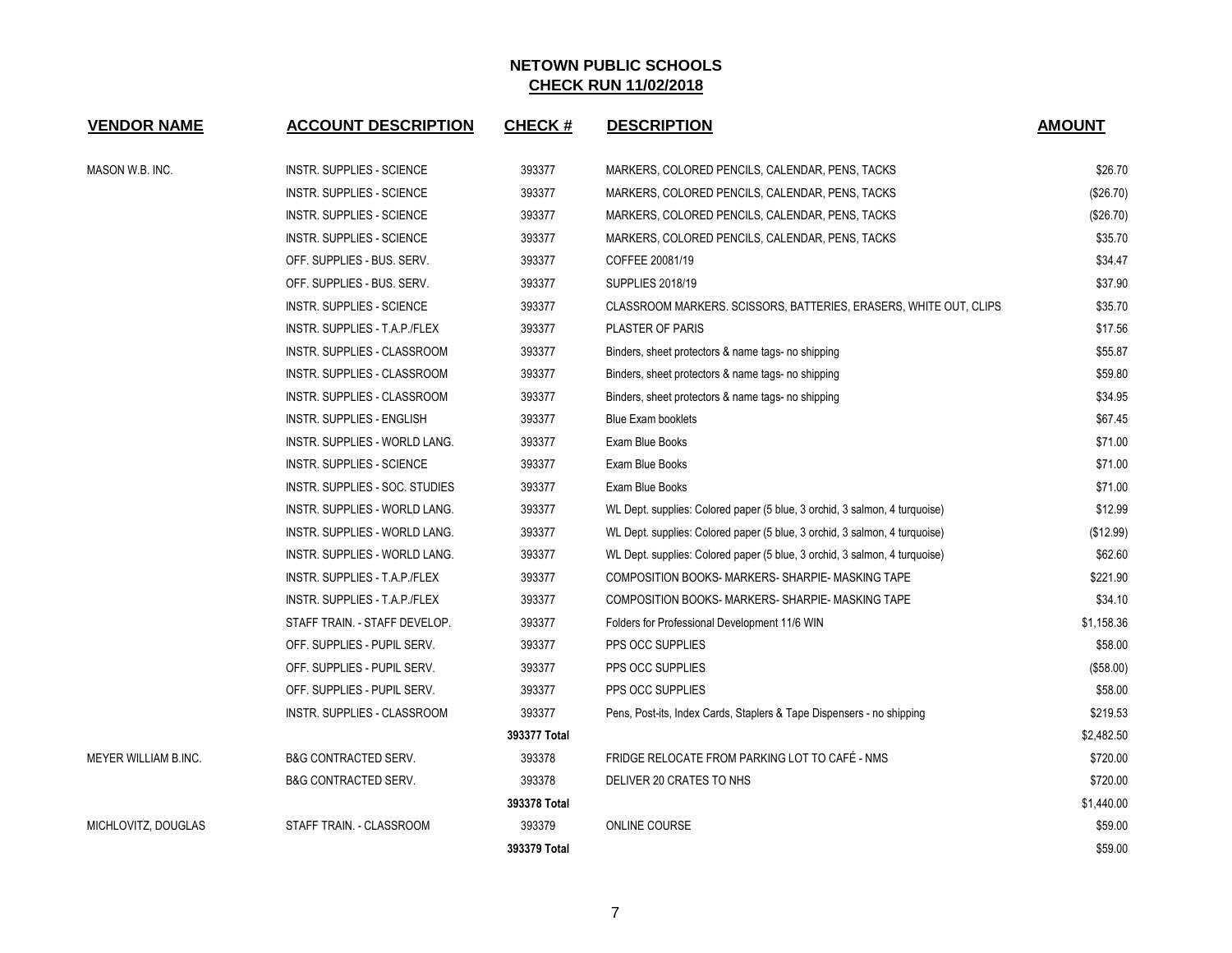| <b>VENDOR NAME</b>        | <b>ACCOUNT DESCRIPTION</b>    | <b>CHECK#</b> | <b>DESCRIPTION</b>                                                            | <b>AMOUNT</b> |
|---------------------------|-------------------------------|---------------|-------------------------------------------------------------------------------|---------------|
| <b>MITCHELL</b>           | FUEL FOR VEHICLES - TRANS.    | 393380        | GAS 700.                                                                      | \$903.00      |
|                           | FUEL FOR VEHICLES - TRANS.    | 393380        | GAS 500.0                                                                     | \$645.00      |
|                           | FUEL FOR VEHICLES - TRANS.    | 393380        | GAS 850.0                                                                     | \$1,096.50    |
|                           | FUEL FOR VEHICLES - TRANS.    | 393380        | GAS 1500.0                                                                    | \$1,935.00    |
|                           | FUEL FOR VEHICLES - TRANS.    | 393380        | GAS 850.0                                                                     | \$1,096.50    |
|                           | FUEL FOR VEHICLES - TRANS.    | 393380        | GAS 750.0                                                                     | \$967.50      |
|                           | FUEL FOR VEHICLES - TRANS.    | 393380        | GAS 366.9                                                                     | \$473.30      |
|                           |                               | 393380 Total  |                                                                               | \$7,116.80    |
| MOBILE MINI, INC.         | <b>EQUIP RENTAL - SPORTS</b>  | 393381        | <b>CONTAINER RENTAL</b>                                                       | \$95.00       |
|                           | <b>EQUIP RENTAL - SPORTS</b>  | 393381        | <b>CONTAINER RENTAL</b>                                                       | \$75.00       |
|                           | <b>EQUIP RENTAL - SPORTS</b>  | 393381        | <b>CONTAINER RENTAL</b>                                                       | \$75.00       |
|                           | <b>EQUIP RENTAL - SPORTS</b>  | 393381        | <b>CONTAINER RENTAL</b>                                                       | \$95.00       |
|                           | <b>EQUIP RENTAL - SPORTS</b>  | 393381        | <b>CONTAINER RENTAL</b>                                                       | \$75.00       |
|                           | <b>EQUIP RENTAL - SPORTS</b>  | 393381        | <b>CONTAINER RENTAL</b>                                                       | \$75.00       |
|                           |                               | 393381 Total  |                                                                               | \$490.00      |
| <b>NAESP</b>              | MEMBERSHIPS - STAFF DEVELOP.  | 393382        | NAESP Membership                                                              | \$235.00      |
|                           | MEMBERSHIPS - STAFF DEVELOP.  | 393382        | <b>NAESP Membership</b>                                                       | \$235.00      |
|                           |                               | 393382 Total  |                                                                               | \$470.00      |
| NATIONAL ASSOC. FOR MUSIC | <b>MEMBERSHIPS - MUSIC</b>    | 393383        | ANNUAL DUES                                                                   | \$134.00      |
|                           |                               | 393383 Total  |                                                                               | \$134.00      |
| NEWTOWN BOARD OF EDU      | MEDICAL INS. PREMIUMS         | 393384        | <b>LONG TERM DISABILITY</b>                                                   | \$2,449.78    |
|                           | <b>ADMINISTRATION FEES</b>    | 393384        | CORBRA ADM FEE NOV 2018                                                       | \$300.00      |
|                           | <b>ADMINISTRATION FEES</b>    | 393384        | RETIREE ADM FEE OCT 2018                                                      | \$160.00      |
|                           | LIFE INSURANCE                | 393384        | <b>AD&amp;D PREMIUM</b>                                                       | \$1,189.10    |
|                           | LIFE INSURANCE                | 393384        | <b>LIFE PREMIUM</b>                                                           | \$5,945.47    |
|                           |                               | 393384 Total  |                                                                               | \$10,044.35   |
| NEWTOWN CULINARY DEPT.    | CONTRACTED SERV. - SUPER.     | 393385        | LUNCH                                                                         | \$450.00      |
|                           |                               | 393385 Total  |                                                                               | \$450.00      |
| <b>NEWTOWN GRAPHICS</b>   | <b>SECURITY SUPPLIES</b>      | 393386        | Lettering for six Newtown Public Schools (NHS) Security Traffic Safety Vests; | \$20.00       |
|                           |                               | 393386 Total  |                                                                               | \$20.00       |
| <b>NSTA CONFERENCES</b>   | STAFF TRAIN. - STAFF DEVELOP. | 393387        | Registration for NSTA Conference Registration                                 | \$190.00      |
|                           | STAFF TRAIN. - STAFF DEVELOP. | 393387        | Registration for NSTA Conference Registration                                 | \$190.00      |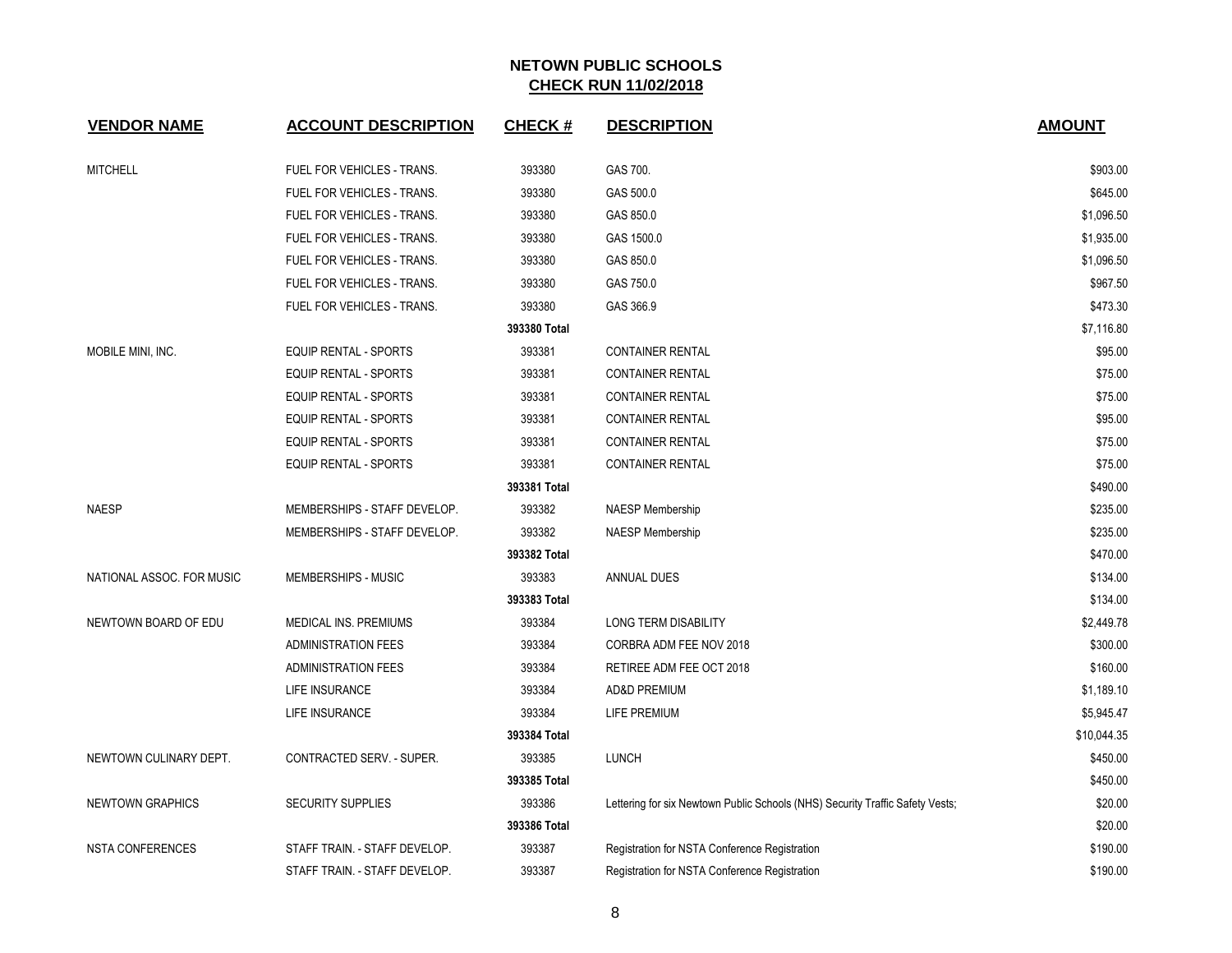| <b>VENDOR NAME</b>            | <b>ACCOUNT DESCRIPTION</b>      | <b>CHECK#</b> | <b>DESCRIPTION</b>                                                           | <b>AMOUNT</b> |
|-------------------------------|---------------------------------|---------------|------------------------------------------------------------------------------|---------------|
| <b>NSTA CONFERENCES</b>       | STAFF TRAIN. - STAFF DEVELOP.   | 393387        | Registration for NSTA Conference Registration                                | \$190.00      |
|                               | STAFF TRAIN. - STAFF DEVELOP.   | 393387        | Registration for NSTA Conference Registration                                | \$190.00      |
|                               |                                 | 393387 Total  |                                                                              | \$760.00      |
| OFFICE DEPOT, INC.            | INSTR. SUPPLIES - CLASSROOM     | 393388        | For supplies through CT bid. Free shipping. Hole punch, sticky notes         | \$106.98      |
|                               |                                 | 393388 Total  |                                                                              | \$106.98      |
| OTIS ELEVATOR COMPANY         | <b>B&amp;G CONTRACTED SERV.</b> | 393389        | ELEVATOR SVC CONTRACT - HAWL/RIS 2018-2019                                   | \$303.42      |
|                               | <b>B&amp;G CONTRACTED SERV.</b> | 393389        | ELEVATOR SVC CONTRACT - HAWL/RIS 2018-2019                                   | \$921.48      |
|                               |                                 | 393389 Total  |                                                                              | \$1,224.90    |
| PEAR DECK                     | INSTR. SUPPLIES - WORLD LANG.   | 393390        | Teacher licenses for interactive classroom instructional tools. No shipping. | \$745.00      |
|                               |                                 | 393390 Total  |                                                                              | \$745.00      |
| PEMBROKE PUMPING SERVICES     | <b>EQUIP RENTAL - SPORTS</b>    | 393391        | PORT O POTTY RENTAL                                                          | \$360.00      |
|                               |                                 | 393391 Total  |                                                                              | \$360.00      |
| PEPPER J.W. & SON IN          | <b>INSTR. SUPPLIES - MUSIC</b>  | 393392        | Music, see attached list                                                     | \$2.25        |
|                               |                                 | 393392 Total  |                                                                              | \$2.25        |
| <b>PROJECTOR LAMP SOURCE</b>  | <b>SUPPLIES - LIBRARY</b>       | 393393        | Projector Lamp Power lite 530E, quote QT214892, no shipping                  | \$65.15       |
|                               |                                 | 393393 Total  |                                                                              | \$65.15       |
| <b>PSUG EVENTS LLC</b>        | STAFF TRAIN. - CLASSROOM        | 393394        | POWERSCHOOL REGISTRATION                                                     | \$399.00      |
|                               | STAFF TRAIN. - CLASSROOM        | 393394        | POWERSCHOOL REGISTRATION                                                     | \$149.00      |
|                               | STAFF TRAIN. - CLASSROOM        | 393394        | POWERSCHOOL REGISTRATION                                                     | \$149.00      |
|                               | CONTRACTED SERV. - GUIDANCE     | 393394        | POWERSCHOOL REGISTRATION                                                     | \$399.00      |
|                               |                                 | 393394 Total  |                                                                              | \$1,096.00    |
| RAPTOR TECHNOLOGIES LLC       | CONTRACTED SERV. - SECURITY     | 393395        | Annual Renewal fee for Raptor Link API Suite for Reunification App           | \$700.00      |
|                               |                                 | 393395 Total  |                                                                              | \$700.00      |
| RAQUEL, SONIA L               | CERT. SUBS. - STAFF DEVELOP.    | 393396        | <b>TITLE IX TRAINING</b>                                                     | \$85.00       |
|                               |                                 | 393396 Total  |                                                                              | \$85.00       |
| <b>REALLY GOOD STUFF INC.</b> | INSTR. SUPPLIES - CLASSROOM     | 393397        | #164805 Durable Book and Binder Holders-12 pack rainbow                      | \$46.24       |
|                               | INSTR. SUPPLIES - CLASSROOM     | 393397        | #121824 Return sweep E.Z.C. reader                                           | \$5.54        |
|                               |                                 | 393397 Total  |                                                                              | \$51.78       |
| SAFEGUARD BUSINESS S          | OFF. SUPPLIES - BUS. SERV.      | 393398        | 10,000 #10 WINDOW ENVELOPE BLACK IMPRINT                                     | \$547.75      |
|                               | OFF. SUPPLIES - BUS. SERV.      | 393398        | <b>SHIPPING</b>                                                              | \$87.96       |
|                               |                                 | 393398 Total  |                                                                              | \$635.71      |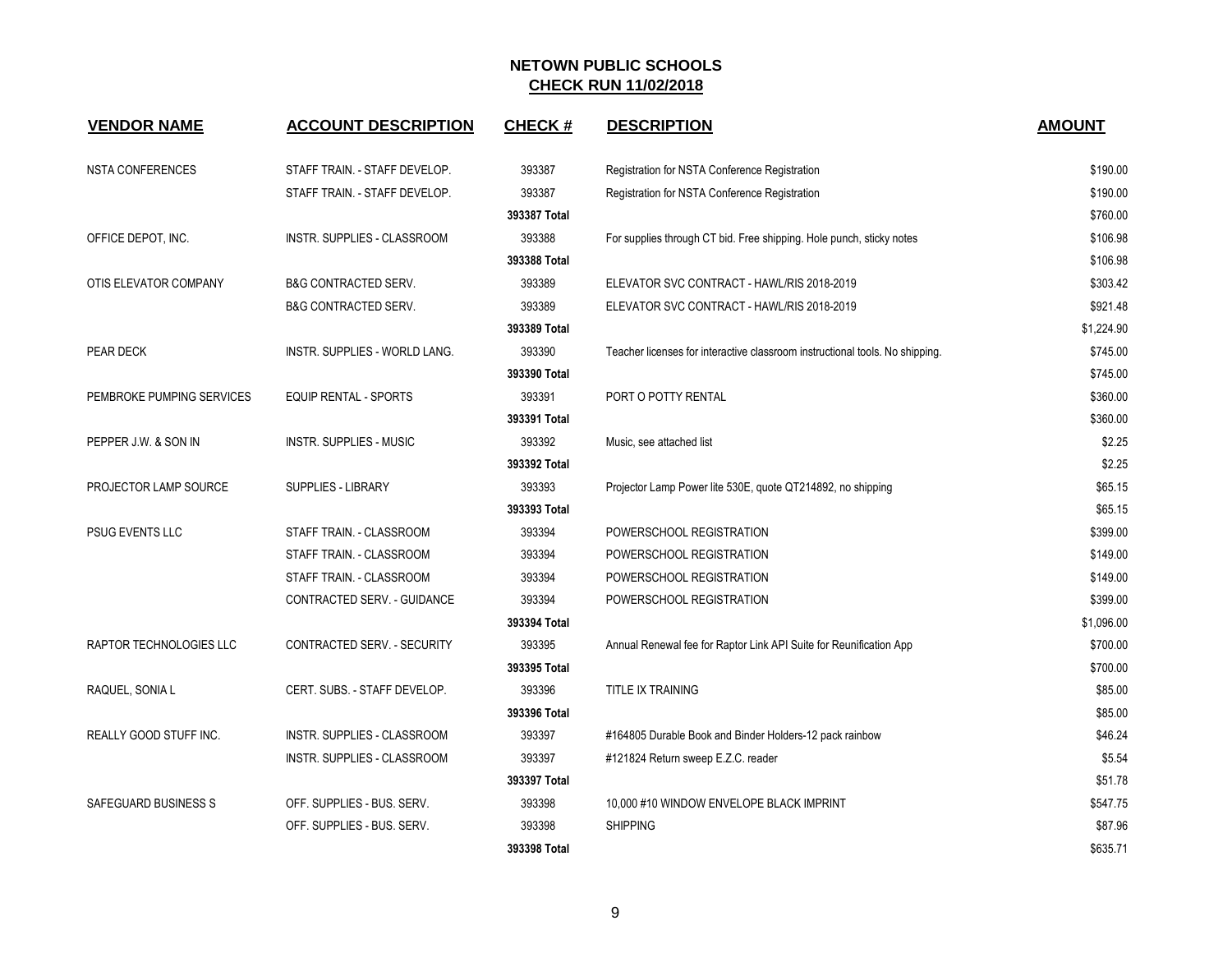| <b>VENDOR NAME</b>             | <b>ACCOUNT DESCRIPTION</b>       | <b>CHECK#</b> | <b>DESCRIPTION</b>                                                             | <b>AMOUNT</b> |
|--------------------------------|----------------------------------|---------------|--------------------------------------------------------------------------------|---------------|
| SAN ANGELO, ANDREW             | STAFF TRAIN. - ADMIN.            | 393399        | TRAVEL CECA CONF                                                               | \$52.46       |
|                                | STAFF TRAVEL - LIBRARY           | 393399        | <b>TRAVEL CECA CONF</b>                                                        | \$50.00       |
|                                |                                  | 393399 Total  |                                                                                | \$102.46      |
| SANTOS, NELSON M.              | STAFF TRAVEL - INFO. TECH.       | 393400        | Intra District travel and training classes                                     | \$52.37       |
|                                | STAFF TRAVEL - INFO. TECH.       | 393400        | Intra District travel and training classes                                     | \$41.37       |
|                                |                                  | 393400 Total  |                                                                                | \$93.74       |
| SAVINO, JULIE                  | CONTRACTED SERV. - GUIDANCE      | 393401        | SPEAKER FOR COLLEGE AND FINANCIAL AID WORKSHOP                                 | \$300.00      |
|                                |                                  | 393401 Total  |                                                                                | \$300.00      |
| <b>SCHOOL SPECIALTY</b>        | INSTR. SUPPLIES - CLASSROOM      | 393402        | Misc. School Supplies, K-4, including: Crayons, Elmers Glue, Rulers, Pencils   | \$926.75      |
|                                | SUPPLIES - LIBRARY               | 393402        | LMC Supplies. No Shipping.                                                     | \$123.59      |
|                                | INSTR. SUPPLIES - CLASSROOM      | 393402        | Binders for budget meetings                                                    | \$43.14       |
|                                |                                  | 393402 Total  |                                                                                | \$1,093.48    |
| SELECT PHYSICAL THERAPY H      | MEDICAL INS. PREMIUMS            | 393403        | POST OFFER                                                                     | \$300.00      |
|                                |                                  | 393403 Total  |                                                                                | \$300.00      |
| SOUTHBURY PRINTING C           | OFF. SUPPLIES - ADMIN.           | 393404        | Cumulative Folders -350 - Invoice# V-51555 includes shipping                   | \$241.86      |
|                                | <b>PRINTING - MUSIC</b>          | 393404        | MUSIC PRINTING AND MUSIC POSTERS                                               | \$852.99      |
|                                |                                  | 393404 Total  |                                                                                | \$1,094.85    |
| SPEECH PATHOLOGY GROUP         | CONTRACTED SERV. - SP/HEAR.      | 393405        | CONTRACTED SERV. - SP/HEAR.                                                    | \$5,970.00    |
|                                |                                  | 393405 Total  |                                                                                | \$5,970.00    |
| SWANK MOVIE LICENSING US       | CONTRACTED SERV. - INFO. TECH.   | 393406        | 1 year licenses Movie Licensing USA for 7 schools - some are pro-rated service | \$975.00      |
|                                |                                  | 393406 Total  |                                                                                | \$975.00      |
| TECHNOLOGY INSTITUTE FOR       | MEMBERSHIPS - MUSIC              | 393407        | ANNUAL DUES                                                                    | \$50.00       |
|                                |                                  | 393407 Total  |                                                                                | \$50.00       |
| <b>TORRCO</b>                  | <b>B&amp;G SUPPLIES - MAINT.</b> | 393408        | WADE CLEANOUT COVER - MAINT SUPPLIES                                           | \$69.82       |
|                                | <b>B&amp;G SUPPLIES - MAINT.</b> | 393408        | FUEL SLUDGE REMOVER - MAINT SUPPLIES                                           | \$133.44      |
|                                | <b>B&amp;G SUPPLIES - MAINT.</b> | 393408        | <b>CLEAN OUT COVERS - MAINT SUPPLIES</b>                                       | \$279.28      |
|                                |                                  | 393408 Total  |                                                                                | \$482.54      |
| <b>TREASURER - FINGERPRINT</b> | CONTRACTED SERV. - SUPER.        | 393409        | <b>FINGERPRINTS</b>                                                            | \$228.00      |
|                                |                                  | 393409 Total  |                                                                                | \$228.00      |
| TRI-LIFT INC.                  | <b>B&amp;G CONTRACTED SERV.</b>  | 393410        | WAREHOUSE FORKLIFT PREV MAINT                                                  | \$153.00      |
|                                |                                  | 393410 Total  |                                                                                | \$153.00      |